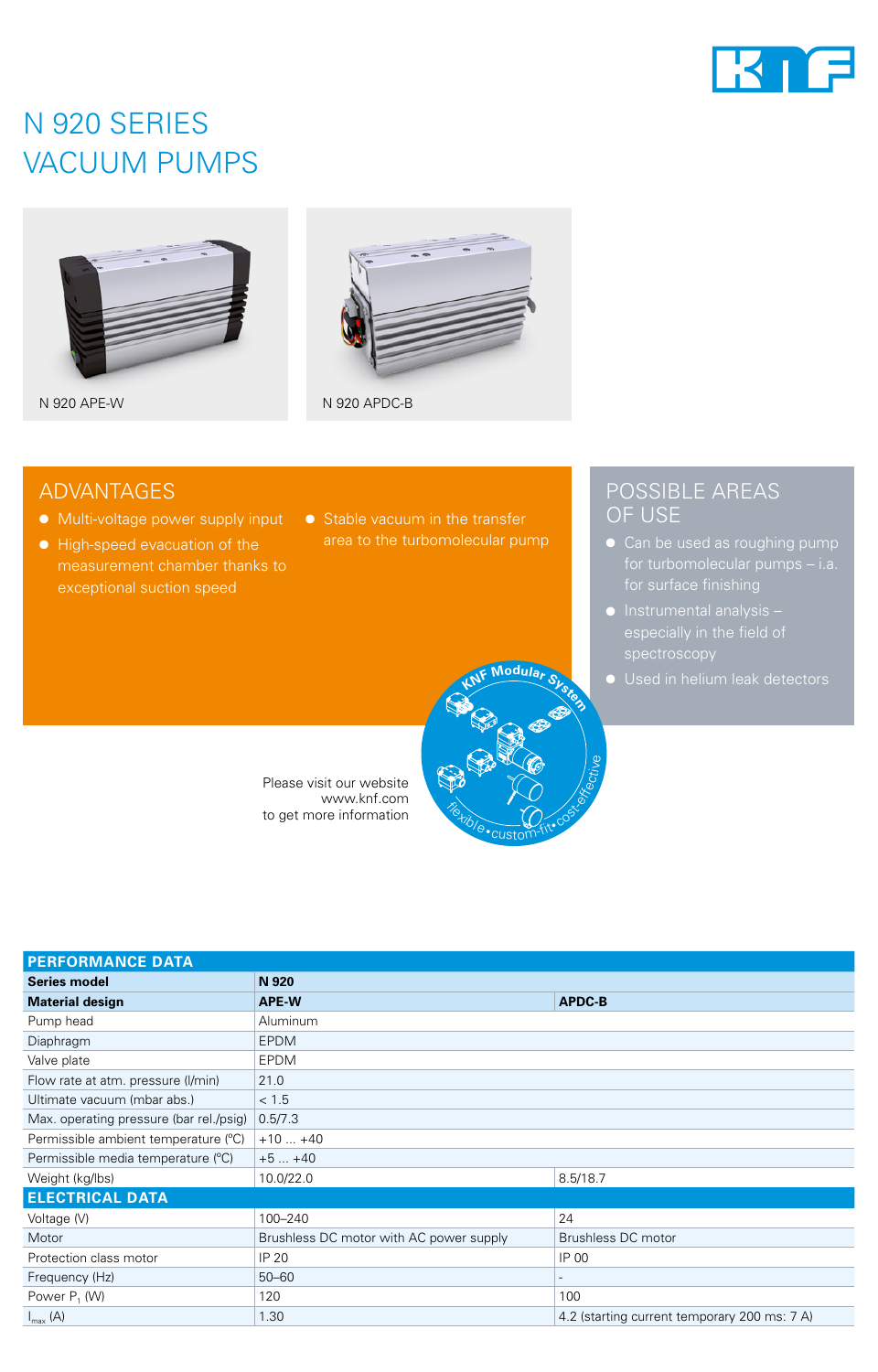| <b>ACCESSORIES</b>            |          |                      |  |  |  |
|-------------------------------|----------|----------------------|--|--|--|
| <b>Description</b>            | Part No. | <b>Details</b>       |  |  |  |
| Silencer/Inlet filter         | 007006   | G 1/8                |  |  |  |
| Small flange, stainless steel | 046625   | KF 16                |  |  |  |
| Hose connector                | 029113   | G 1/8, for tube ID 9 |  |  |  |
| Sealing for hose connector    | 026906   |                      |  |  |  |

| <b>SPARE PARTS</b>      |          |                |  |  |
|-------------------------|----------|----------------|--|--|
| <b>Description</b>      | Part No. | <b>Details</b> |  |  |
| Spare parts kit         | 057456   |                |  |  |
| Stabilization diaphragm | 056523   |                |  |  |

The performance values for the series models shown on this data sheet were determined under test conditions. The actual performance values may differ and depend in particular on the usage conditions and therefore on the specific application, on the parameters of the components involved in the user's system and on any technical modifications carried out which deviate from the standard configuration or the as delivered condition.

If individual designs have been created for specific customers on the basis of series models, other technical performance data may apply.

Before operation begins, the relevant operating instructions and/or assembly or installation instructions should be read and the safety information contained in these instructions should be noted.

KNF reserves the right to make changes to the product and the associated documentation without prior notice to the customer.



**www.knf.com**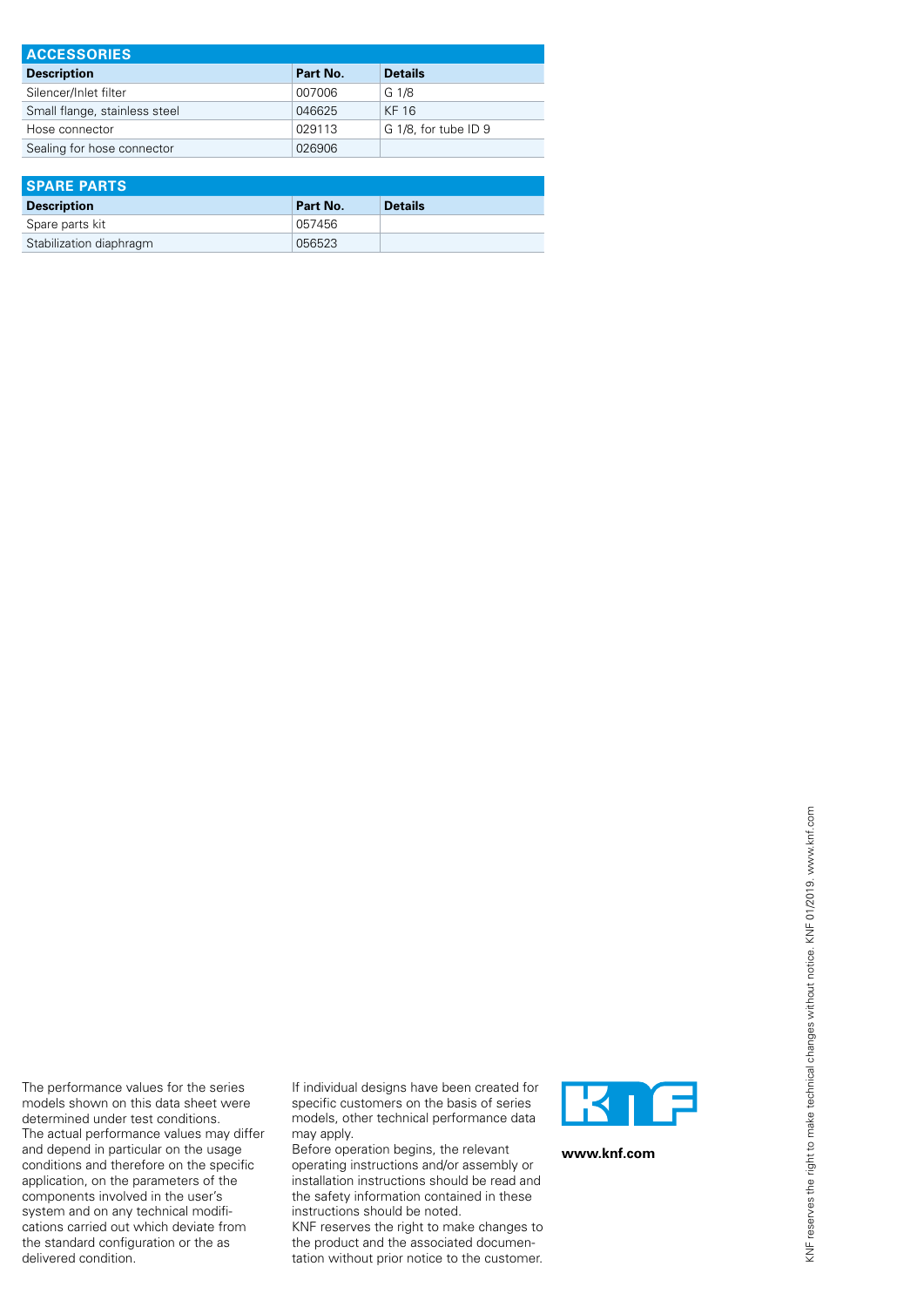## N 920 APE-W

### **PERFORMANCE DATA**

| Series model | Flow rate at   | Max. operat-    | <b>Ultimate</b> |
|--------------|----------------|-----------------|-----------------|
|              | atm. pressure  | ing pressure    | vacuum          |
|              | $(1/\min)^{1}$ | (bar rel./psig) | (mbar abs.)     |
| N 920 APE-W  | 21 Q           | 0.5/7.3         | < 1.5           |

<sup>1)</sup> Liter at STP

#### **N 920 APE-W**







The delivery of the N 920 series pumps can be adjusted with an optional potentiometer or by external analog signal.



#### **N 920 APE-W**